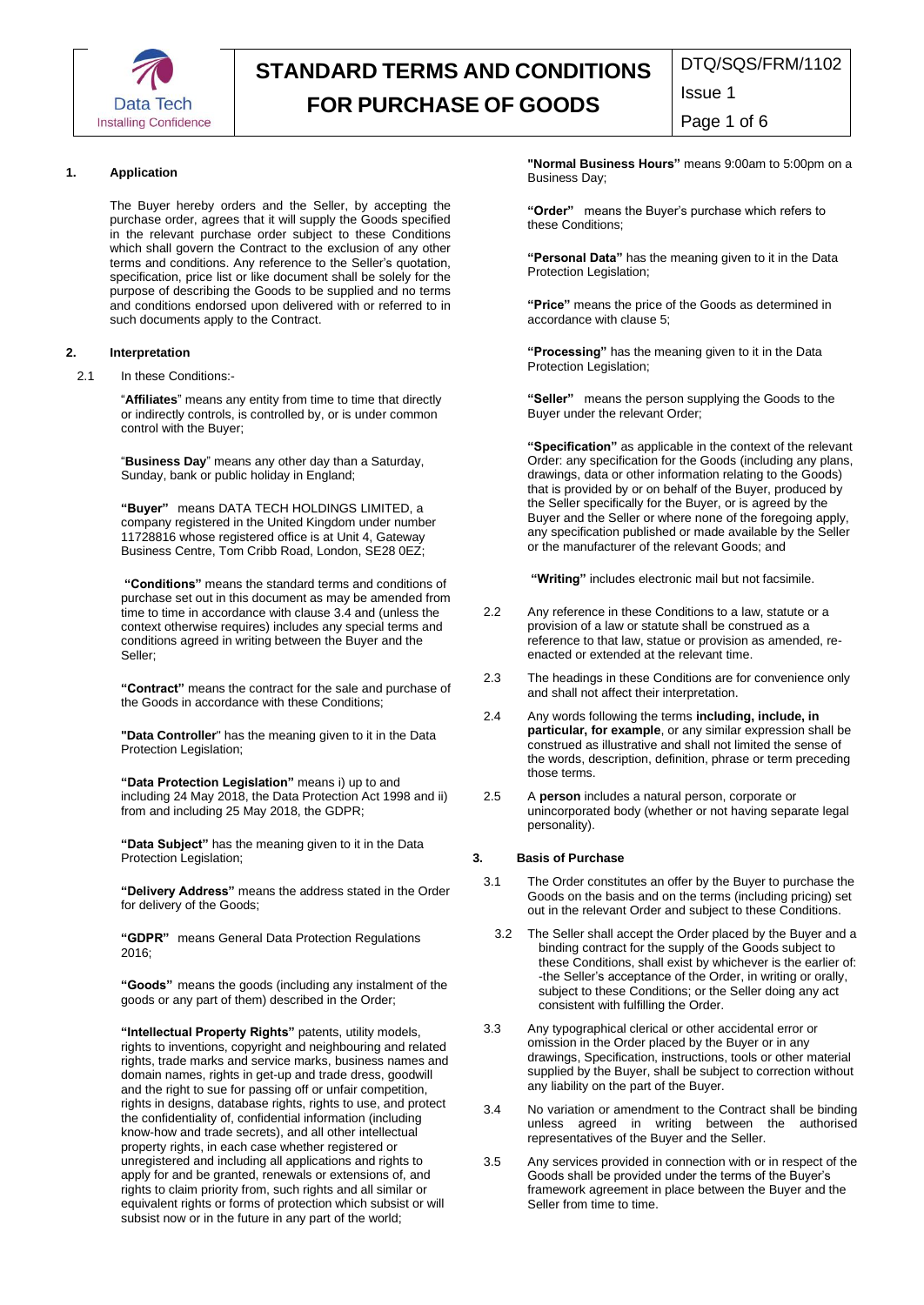

DTQ/SQS/FRM/1102

Issue 1

Page 2 of 6

### **4. Specification**

- 4.1 The quantity, quality and description of the Goods shall, subject as provided in these Conditions, be as specified in the Order and in any applicable Specification.
- 4.2 The Goods shall be marked in accordance with the Buyer's instructions and any applicable regulations or requirements of the carrier, and properly packed and secured so as to reach their destination in an undamaged condition in the ordinary course.
- 4.3 The Seller shall not unreasonably refuse to take any steps necessary to comply with any request by the Buyer to inspect or test the Goods during manufacture, processing or storage at the premises of the Seller or any third party prior to despatch, and to provide the Buyer (at no cost of the Buyer) with any facilities reasonably required by the Buyer for inspection or testing.
- 4.4 If as a result of inspection or testing the Buyer is not satisfied that the Goods will comply in all respects with the Contract, and the Buyer so informs the Seller within seven days of inspection or testing, the Seller shall take such steps as are necessary to ensure compliance.
- 4.5 The Seller shall comply with all applicable laws, statutes, regulations and other legal requirements concerning the manufacture, packaging, packing and delivery of the Goods.

## **5. Price**

- 5.1 The Price of the Goods shall be as stated in the Order and, unless otherwise stated in the relevant Order, the Price shall be:-exclusive of any applicable value added tax (which shall be payable by the Buyer subject to receipt of a VAT invoice); and inclusive of all charges for packaging, packing, shipping, carriage, insurance and delivery of the Goods to the Delivery Address and any duties, imposts or levies other than value added tax.
- 5.2 No increase in the Price may be made (whether on account of increased material, labour or transport costs, fluctuation in rates of exchange or otherwise) without the prior consent of the Buyer in writing (which the Buyer may withhold at its absolute discretion).
- 5.3 The Buyer shall be entitled to any discount for prompt payment, bulk purchase or volume of purchase customarily granted by the Seller, whether or not shown on its own terms and conditions of sale.

#### **6. Payment**

- 6.1 The Seller shall be entitled to invoice the Buyer on or at any time after delivery of the Goods, as the case may be, and each invoice shall quote the number of the Order.
- 6.2 Unless otherwise stated in the Order, the Buyer shall pay the Price of the Goods (i) within a period of 60 days starting on the day after the end of the month of receipt by the Buyer of a proper invoice or, if later, after acceptance of the Goods in question by the Buyer, or (ii) in accordance with such other payment terms agreed in writing by the parties from time to time.
- 6.3 Time for payment shall not be of the essence of the Contract.
- 6.4 The Buyer shall be entitled to set off against the Price any sums owed to the Buyer by the Seller.

#### **7. Delivery**

7.1 The Goods shall be delivered to the Delivery Address on the date or within the period stated in the Order, in either case during the Buyer's Normal Business Hours.

- 7.2 Where it is agreed in writing that the date of delivery of the Goods is to be specified by the Buyer after the placing of the Order, the Buyer shall give the Seller reasonable notice in writing of the specified date.
- 7.3 The time of delivery of the Goods is of the essence of the **Contract.**
- 7.4 A packing note clearly quoting the number of the Order must accompany each delivery or consignment of the Goods.
- 7.5 If the Goods are to be delivered by instalments, the Contract will be treated as a single contract and not severable.
- 7.6 The Buyer shall be entitled to reject any Goods delivered which are not in accordance with the Contract and shall not be deemed to have accepted any Goods until the Buyer has had a reasonable time to inspect them following delivery.
- 7.7 The Seller shall supply the Buyer in good time with any instructions or other information to enable the Buyer to accept delivery of the Goods.
- 7.8 The Buyer shall not be obliged to return to the Seller any packaging or packing materials for the Goods, whether or not any Goods are accepted by the Buyer.
- 7.9 The Buyer shall not be deemed to have accepted the Goods until it has had 7 days to inspect them following delivery or collection as the case may be. The Buyer shall also have the right to reject the Goods as though they had not been accepted for 30 days after any latent defect in the Goods has become apparent and the Buyer has been notified of the latent defect.

#### **8. Risk and Property**

- 8.1 Risk of damage to or loss of the Goods shall pass to the Buyer upon delivery to the Buyer in accordance with the Contract.
- 8.2 Title in the Goods shall pass to the Buyer upon delivery, unless payment for the Goods has been agreed to be made prior to delivery, when it shall pass to the Buyer once payment has been made and the Goods have been appropriated to the Contract.

#### **9. Assignment**

- 9.1 This Contract is personal to the Seller and the Seller shall not assign, transfer, mortgage, charge, subcontract, declare a trust over or deal in any other manner with any of its rights and obligations under this Contract.
- 9.2 The Buyer may at any time assign, mortgage, charge, declare a trust over or deal in any other manner with any or all of its rights under this Contract.

#### **10. Warranty and Insurance**

- 10.1 The Seller warrants to the Buyer that:-
	- 10.1.1 where the Seller is not the manufacturer of the relevant Goods, the Seller shall on delivery procure (i) the transfer at no cost to the Buyer the benefit of any warranty or guarantee given to or received by the Seller in respect of the Goods from the relevant manufacturer; and (ii) the right for the Buyer to transfer (at no cost) such warranties and guarantees to its customers; and
	- 10.1.2 the Goods will be and remain of the best available design, quality, material and workmanship and conform in all respects with the Order and Specification.
- 10.2 The Seller warrants that the Goods shall, without prejudice to the duration of the relevant claim period or limitation period (as appropriate, and as prescribed by applicable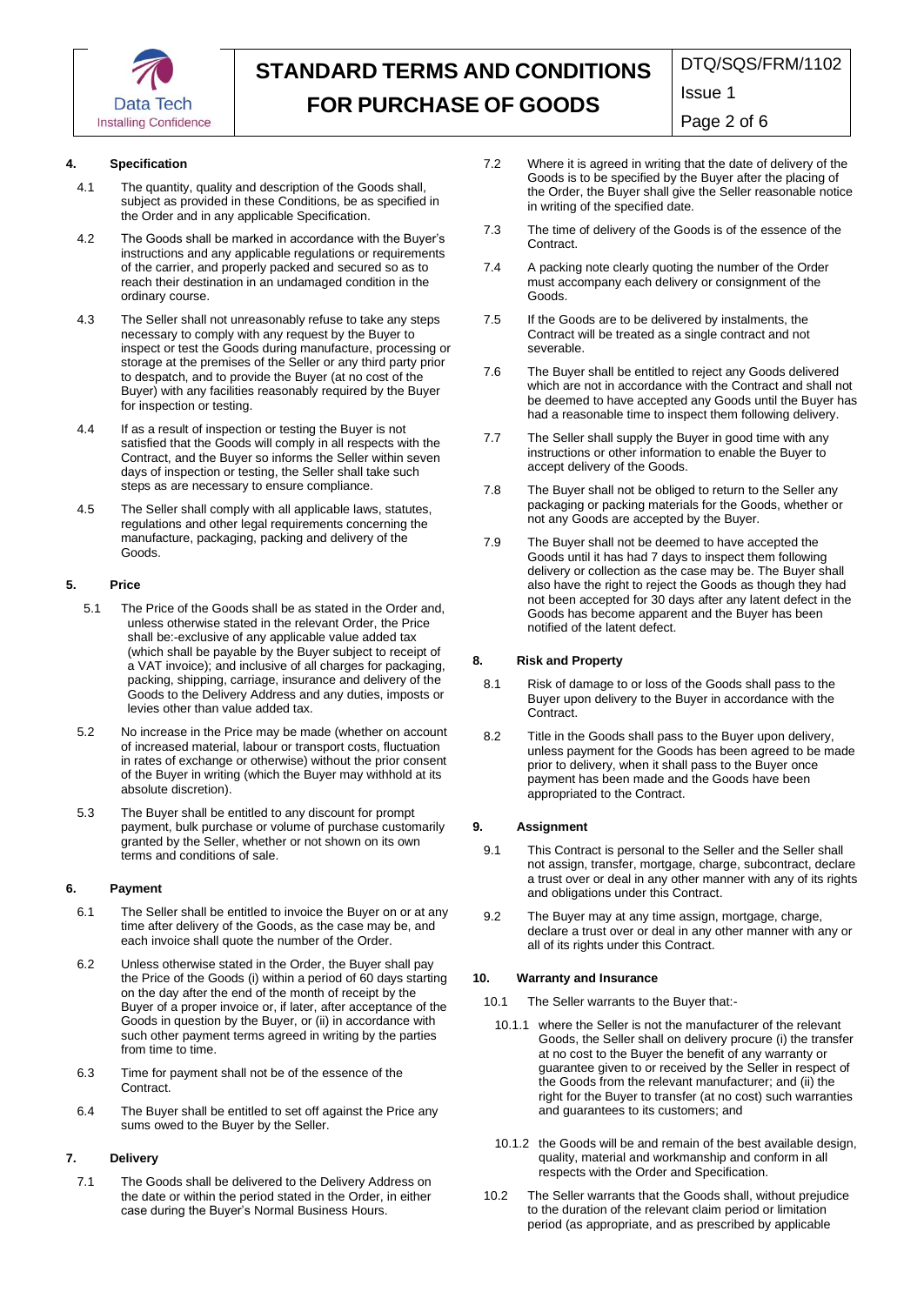

DTQ/SQS/FRM/1102

Issue 1

Page 3 of 6

law), for a period of not less than 24 months from and including the date of delivery to the Delivery Address:

- 10.2.1 be of satisfactory quality within the meaning of the Sale of Goods act 1979;
- 10.2.2 be fit for purpose;
- 10.2.3 be fit for any particular purpose for any purpose held out by the Seller or made known to Seller by the Buyer;
- 10.2.4 be free from defects in design, materials and workmanship;
- 10.2.5 correspond with any relevant Specification or sample; and
- 10.2.6 comply with all statutory requirements and regulations relating to the sale of the Goods.
- 10.3 If any of the Goods do not conform with any of the warranties in clause 10 the Seller shall:
	- 10.3.1 at the Buyer's election refund, repair, or replace such Goods (or the defective part) in a timely fashion; and
	- 10.3.2 be liable for any costs incurred by the Buyer and its customers in relation to the relevant refunded, repaired or replaced Goods including the costs of and associated with removal and re-installation of the relevant Goods (including any sums invoiced by any third party or the Buyer to its customers for effecting such removal and reinstallation), and shall on demand reimburse the Buyer in respect of all such costs incurred by it and its customers.
- 10.4 Any software comprised within the Goods or supplied in connection with the Goods ("**Software**"):
	- 10.4.1 Shall be licenced for unrestricted use by the Buyer and / or its customers as determined in accordance with paragraph clause 10.4.3 below on a worldwide, perpetual, royalty free, transferrable, sub-licensable, irrevocable basis;
	- 10.4.2 the Seller warrants and represents to the Buyer that it has the necessary permissions, rights and consents from the owners of the relevant Intellectual Property Rights in the Software to grant to the Buyer and / or the Buyer's customers the licences in respect of the Software on the terms stated in this clause 10.4 ("**Licences**");
	- 10.4.3 the Seller warrants and represents to the Buyer that it shall grant or procure the grant of the Licences to the Buyer and / or its customers as determined in accordance with clause 10.4.4 below with effect from delivery or making available (whichever occurs first) of the relevant Software; and
	- 10.4.4 the Seller shall grant the Licences in respect of the Software or procure the grant of such Licences (as appropriate) directly by the owners of the relevant Intellectual Property Rights to the customers of the Buyer or shall, if the Buyer requests in writing, grant or procure that such Licences are granted to the Buyer for onward transfer and / or sub-license to its customers without cost, charge or restriction.

10.5 During the term of the Contract and for a period of 6 (six) years thereafter, the Seller shall maintain in force, with a reputable insurance company, professional indemnity insurance, product liability insurance and public liability insurance to cover the liabilities that may arise under or in connection with the Contract, and shall, on the Buyer's request, produce both the insurance certificate giving details of cover and the receipt for the current year's premium in respect of each insurance.

# **11 Indemnity**

- 11.1 The Seller shall indemnify the Buyer and its Affiliates on demand in full from and against any and all liability, loss, damages, costs, claims, damages, and expenses (including legal expenses) suffered or incurred by the Buyer and its Affiliates as a result of or in connection with:
	- 11.1.1 breach of any warranty given by the Seller in relation to the Goods;
	- 11.1.2 any breach of or non-compliance with clause 10;
	- 11.1.3 any claim that the Goods (including any software comprised within the Goods) infringe, or that their importation, use or resale, infringes, the patent, copyright trademark or other Intellectual Property Rights of any other person;
	- 11.1.4 any act or omission of the Seller or its employees, agents or sub-contractors in supplying, delivering or installing the Goods; and
	- 11.1.5 any claims against the Buyer and / or its Affiliates by their customers and sub-customers arising out of or in connection with any breach by the Seller of the Contract (including any liquidated damages, claim or charges levied against or made against the Buyer and / or its Affiliates by their respective customers or sub-customers arising out of or in connection with late or failed delivery).

# **12 Remedies**

- 12.1 Without prejudice to any other right or remedy which the Buyer may have, if any Goods are not supplied in accordance with, or the Seller fails to comply with, any of the terms of the Contract the Buyer shall be entitled to avail itself of any one or more of the following remedies at its discretion, whether or not any part of the Goods have been accepted by the Buyer:
	- 12.1.1 to rescind the Order;
	- 12.1.2 to reject the Goods (in whole or in part) and return them to the Seller at the risk and cost of the Seller on the basis that a full refund for the Goods so returned shall be paid forthwith by the Seller;
	- 12.1.3 at the Buyer's option to give the Seller the opportunity at the Seller's expense replace any defective Goods (or defective part) and carry out any other necessary work to ensure that the terms of the Contract are fulfilled;
	- 12.1.4 to refuse to accept any further deliveries of the Goods but without any liability to the Seller;
	- 12.1.5 to carry out at the Seller's expense any work necessary to make the Goods comply with the Contract; and
	- 12.1.6 to claim such (whether under clause 11 or otherwise) losses and damages as may have been suffered or incurred as a result of or in connection with the Seller's breach or breaches of the Contract.

# **13 Termination**

13.1 The Buyer shall be entitled to cancel the Contract at any time prior to delivery without incurring any liability or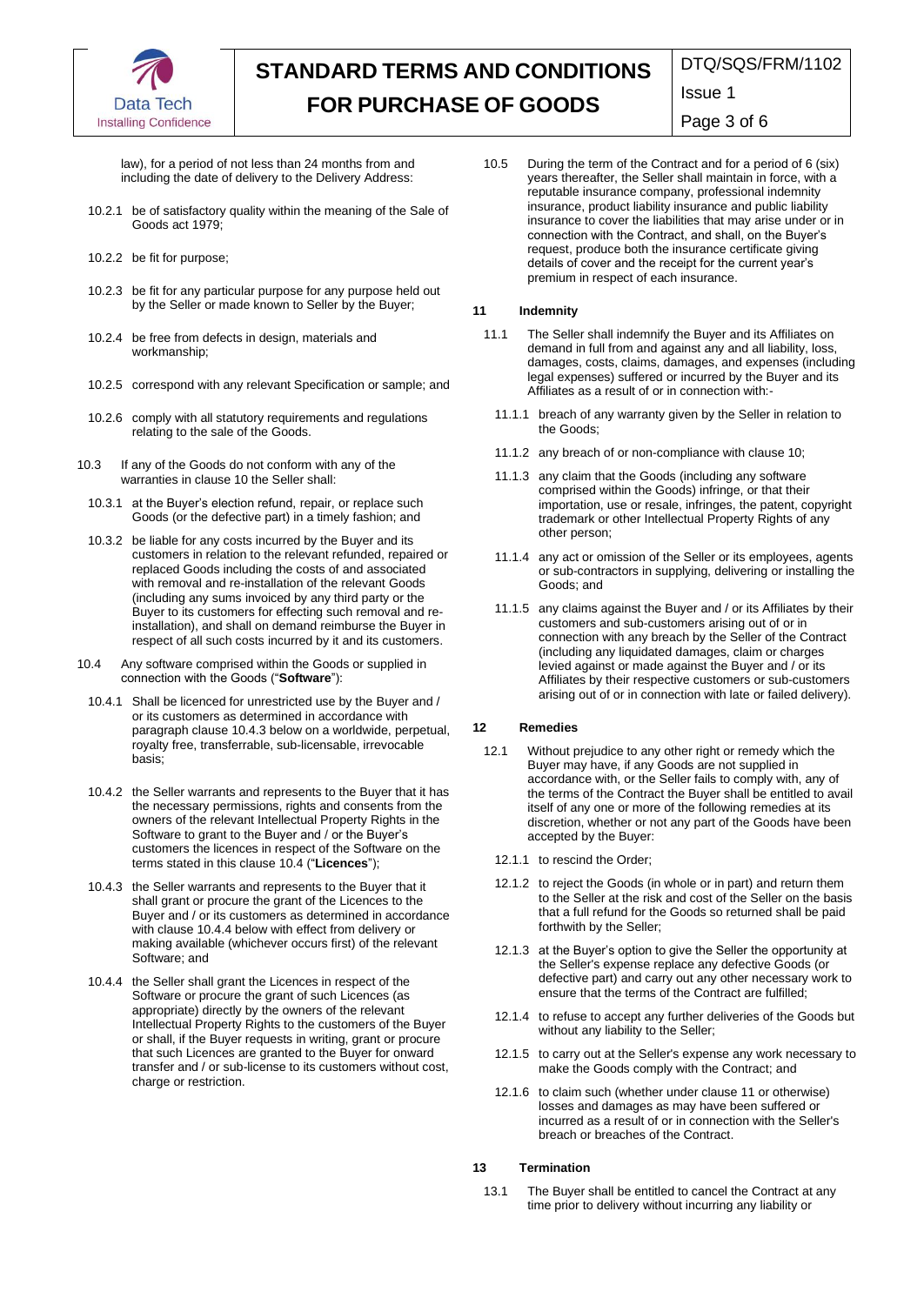

DTQ/SQS/FRM/1102

Issue 1

Page 4 of 6

charges in respect of all or part only of the Goods with immediate effect by giving written notice to the Seller.

- 13.2 The Buyer shall be entitled to terminate the Contract without liability to the Seller by giving notice to the Seller at any time if:-
	- 13.2.1 the Seller makes any voluntary arrangement with its creditors (within the meaning of the Insolvency Act 1986) or (being an individual or firm) becomes bankrupt or (being a company) becomes subject to an administration order or goes into liquidation (otherwise than for the purpose of amalgamation or reconstruction); or
	- 13.2.2 an encumbrancer takes possession, or a receiver is appointed, of any of the property or assets of the Seller; or
	- 13.2.3 the Seller ceases or threatens to cease, to carry on business; or
	- 13.2.4 the Buyer reasonably apprehends that any of the events mentioned above is about to occur in relation to the Seller and notifies the Seller accordingly.
- 13.3 Termination of the Contract, however so arising, shall not affect any of the parties' rights and remedies that have accrued at termination.
- 13.4 Clauses that expressly or by implication survive termination of the Contract shall continue in full force and effect.

#### **14 Force Majeure**

- 14.1 Force Majeure Event means any circumstance not within a party's reasonable control including, without limitation to:
	- 14.1.1 acts of God, flood, drought, earthquake or other natural disaster;
	- 14.1.2 epidemic or pandemic;
	- 14.1.3 terrorist attack, civil war, civil commotion or riots, war, preparation for war, armed conflict, imposition of sanctions, embargo, or breaking off of diplomatic relations;
	- 14.1.4 nuclear, chemical or biological contamination or sonic boom;
	- 14.1.5 any law or any action taken by a government or public authority; including without limitation imposing an export or import restriction, quota or prohibition;
	- 14.1.6 collapse of buildings, fire, explosion or accident; and
	- 14.1.7 any labour or trade dispute, strikes, industrial action or lockouts.
- 14.2 Provided it has complied with clause 14.4, if a party is prevented, hindered or delayed in or from performing any of its obligations under this Contract by a Force Majeure Event (**Affected Party**), the Affected Party shall not be in breach of this Contract or otherwise liable for any such failure or delay in the performance of such obligations. The time for performance of such obligations shall be extended accordingly.
- 14.3 The corresponding obligations of the other party will be suspended, and its time for performance of such obligations extended, to the same extent as those of the Affected Party.
- 14.4 The Affected Party shall:
- 14.4.1 as soon as reasonably practicable after the start of the Force Majeure Event, notify the other party in writing of the Force Majeure Event, the date on which it started, its likely or potential duration, and the effect of the Force Majeure Event on its ability to perform any of its obligations under the Contract; and
- 14.4.2 use all reasonable endeavours to mitigate the effect of the Force Majeure Event on the performance of its obligations.
- 14.5 if the Force Majeure Event prevents, hinders or delays the Affected Party's performance of its obligations for a continuous period of more than 7 days, the party not affected by the Force Majeure Event may terminate this Contract by giving written notice to the Affected Party.

#### **15 Notices**

- 15.1 Any notice given to a party under or in connection with this Contract shall be in writing and shall be:
	- 15.1.1 delivered by hand or by pre-paid first-class post or other next working day delivery service at its registered office (if a company) or its principal place of business (in any other case); or
	- 15.1.2 sent by email to the address (if any) of the relevant party specified in the relevant order.
- 15.2 Notices shall be deemed to have been received:
	- 15.2.1 if delivered by hand, on signature of a delivery receipt; or
	- 15.2.2 if sent by pre-paid first-class post or other next working day delivery service, at 9:00am on the second Business Day after posting; or
	- 15.2.3 if sent by email, at 9:00am on the next Business Day after transmission.

### **16 Intellectual Property Rights**

- 16.1 Any Specification supplied by the Buyer to the Seller, or specifically produced by the Seller for the Buyer, in connection with the Contract, together with the copyright, design rights or any other Intellectual Property Rights in such Specification and the resulting Goods, shall be the exclusive property of the Buyer. The Seller shall not disclose to any third party or use any such Specification except to the extent that it is or becomes public knowledge through no fault of the Seller, or as required for the purpose of the Contract.
- 16.2 The Buyer's Intellectual Property Rights (including its Specifications, drawings etc.) and those of its customers are to be used by the Seller for the sole purpose of fulfilling the Contract and shall not be used for any other purpose whatsoever.
- 16.3 The Seller acknowledges and agrees that the Buyer or its relevant customer owns (or is the licensee of) all rights, title and interest in and to all Intellectual Property Rights (including in any documentation, drawings, designs, information and data) provided or made available to the Seller by or on behalf of the Buyer, its Affiliate(s) or their respective customer during the course of or in connection with this Contract. The Seller hereby acknowledges and agrees that (i) it is not permitted to use any such Intellectual Property Rights save as described in clause 16.2 and (ii) nothing in this Contract transfers to the Seller or grants any rights to the Seller in each case in respect of such Intellectual Property Rights, save as described in (i) above.
- 16.4 The Seller hereby agrees to assign to the Buyer on request by the Buyer and at no cost to the Buyer the Intellectual Property Rights in the Goods where the Goods are made to a Specification or a design (i) produced specifically for the Buyer or (ii) provided by or on behalf of the Buyer.

#### **17 Confidentiality**

17.1 Each party undertakes that it shall not at any time during this Contract or thereafter disclose to any person any Confidential Information concerning the business, affairs, customer, clients or suppliers of the other party or of any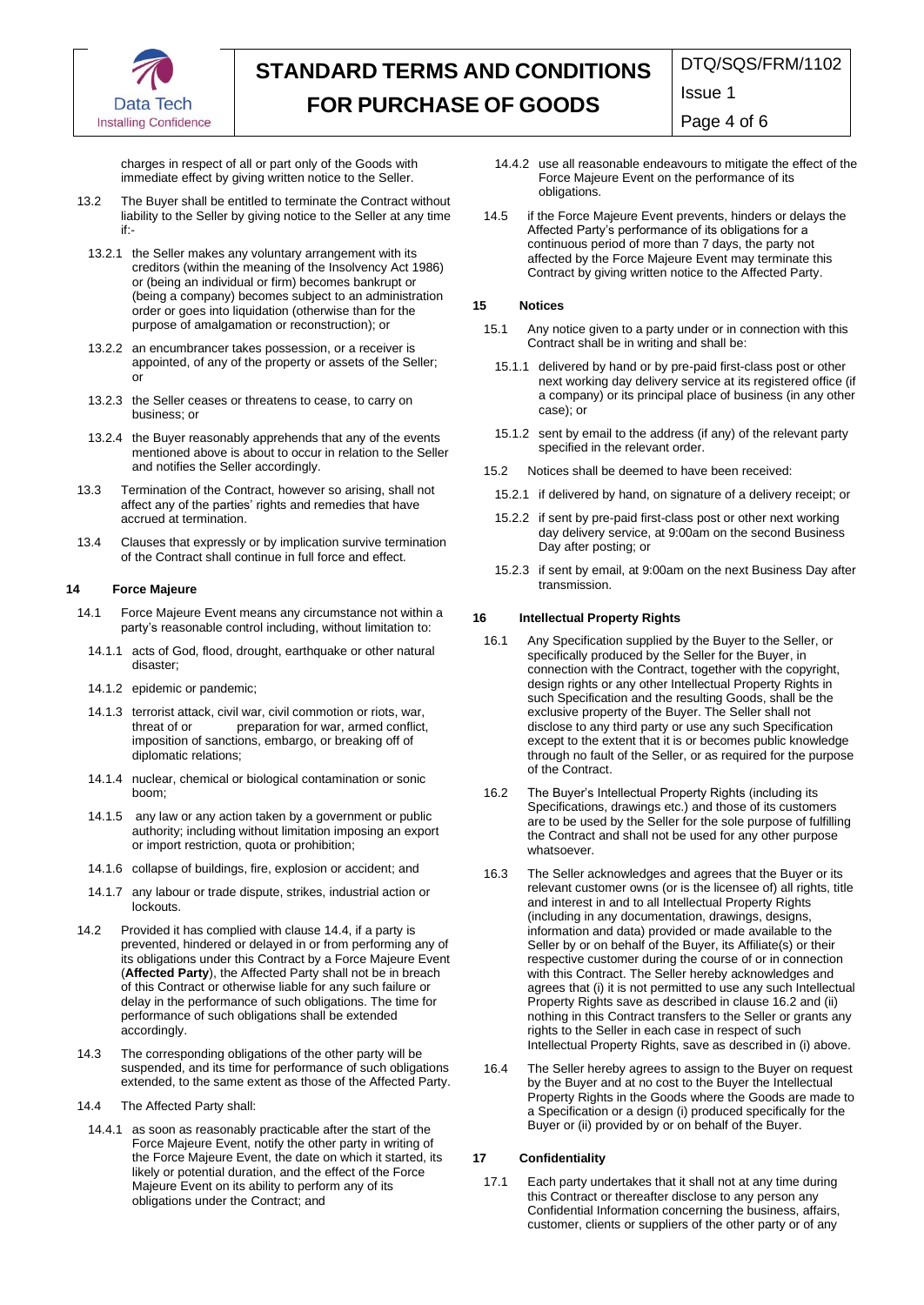

DTQ/SQS/FRM/1102

Issue 1

Page 5 of 6

member of its group, including information relating to a party's operations, processes, plans, product information, know-how, designs, trade secrets, software, market opportunities and information relating to customers (**Confidential Information**) except as permitted by Clause 17.3.

- 17.2 Each party shall only use any Confidential Information for the purposes of fulfilling the Contract and enforcing rights under it.
- 17.3 Each party may disclose the other party's Confidential Information:
	- 17.3.1 to its employees, officers, agents, consultants or subcontractors (**Representatives**) who need to know such information for the purposes of exercising the party's rights or carrying out its obligations under or in connection with this Contract provided that the disclosing party takes all reasonable steps to ensure that its Representatives comply with the confidentiality obligations contained in Clause 17 as though they were a party to this Contract. The disclosing party shall be responsible for its Representatives' compliance with the confidentiality obligations set out in this clause; and
- 17.3.2 as may be required by law, a court of competent jurisdiction or any governmental or regulatory authority.
- 17.4 Each party reserves all rights in its Confidential Information. No rights or obligations in respect of a party's Confidential Information other than those expressly stated in this Contract are granted to the other party or to be implied from this Contract. In particular, no licence is hereby granted directly or indirectly under any patent, invention, discovery, copyright or other intellectual property held, made obtained or licensable by either party now or in the future.

## **18 Anti –bribery**

- 18.1 The Seller and Buyer shall:
	- 18.1.1 comply with all applicable laws, statutes, regulations, relating to anti-bribery and anti-corruption including but not limited to the Bribery Act 2010 (**Relevant Requirements**); and
	- 18.1.2 have and shall maintain in place throughout the term of this Contract its own policies and procedures, including but not limited to adequate procedures under the Bribery Act 2010, to ensure compliance with the Relevant Requirements.

#### **19 Anti-slavery**

- 19.1 In performing its obligations under the Contract, the Seller shall:
	- 19.1.1 comply will all applicable anti-slavery and human trafficking laws, statutes, and regulations from time to time in force including but not limited to the Modern Slavery Act 2015 ("**Anti-slavery Legislation**"); and
	- 19.1.2 have and maintain throughout the term of this Contract its own policies and procedures to ensure its compliance with Anti-slavery Legislation.

#### **20 Data Protection**

- 20.1 Both parties will comply with all applicable requirements of the Data Protection Legislation. This clause 20 is in addition to, and does not relieve, remove or replace, a party's obligations under the Data Protection Legislation.
- 20.2 Without prejudice to clause 20.1, the Buyer will ensure that it has all necessary appropriate consents and notices in place to be able to lawfully transfer the Personal Data to the Seller for the duration and purposes of this Contract.
- 20.3 Without prejudice to the generality of clause 20.1, the Seller shall, in relation to any Personal Data processed in connection with the performance by the Seller of its obligations under this Contract:
	- 20.3.1 process that Personal Data only on the written instructions of the Buyer unless the Seller is required by the laws of any member of the European Union or by the laws of the European Union applicable to the Seller to process Personal Data (**Applicable Laws**). Where the Seller is relying on laws of a member of the European Union or European Union law as the basis for processing Personal Data, the Seller shall promptly notify the Buyer of this before performing the processing required by the Applicable Laws unless those Applicable Laws prohibit the Seller from so notifying the Buyer;
	- 20.3.2 ensure that it has in place appropriate technical and organisational measures,, to protect against unauthorised or unlawful processing of Personal Data and against accidental loss or destruction of, or damage to, Personal Data having regard to the state of technological development and the cost of implementing any measures (those measures may include, where appropriate, pseudonymising and encrypting Personal Data, ensuring confidentiality, integrity, availability and resilience of its systems and services, ensuring that availability of and access to Personal Data can be restored in a timely manner after an incident, and regularly assessing and evaluating the effectiveness of the technical and organisational measures adopted by it);
	- 20.3.3 ensure that all personnel who have access to and/or process Personal Data are obliged to keep the Personal Data confidential; and
	- 20.3.4 not transfer any Personal Data outside of the European Economic Area unless the prior written consent of the Buyer has been obtained to each such transfer and the following conditions are fulfilled:
		- 20.3.4.1 the Buyer or the Seller has provided appropriate safeguards in relation to the transfer;
		- 20.3.4.2 the data subject has enforceable rights and effective legal remedies;
		- 20.3.4.3 the Seller complies with its obligations under the Data Protection Legislation by providing an adequate level of protection to any Personal Data that is transferred; and
		- 20.3.4.4 the Seller complies with reasonable instructions notified to it in advance by the Buyer with respect to the processing of the Personal Data;
	- 20.3.5 assist the Buyer, in responding to any request from a Data Subject and in ensuring compliance with its obligations under the Data Protection Legislation with respect to security, breach notifications, impact assessments and consultations with supervisory authorities or regulators;
	- 20.3.6 notify the Buyer without undue delay on becoming aware of a Personal Data breach; such notice can be given verbally but must be followed up in writing within twenty four (24) hours with the following details: the nature of the personal data breach including where possible, the categories and approximate number of data subjects concerned and the categories and approximate number of Personal Data records concerned;
	- 20.3.7 at the written direction of the Buyer, delete or return Personal Data and copies thereof to the Buyer on termination of the Contract unless required by Applicable Law to store the Personal Data;
	- 20.3.8 ensure that persons authorised to process the Personal Data have been required to commit themselves in writing via an employment Contract or some other contractual